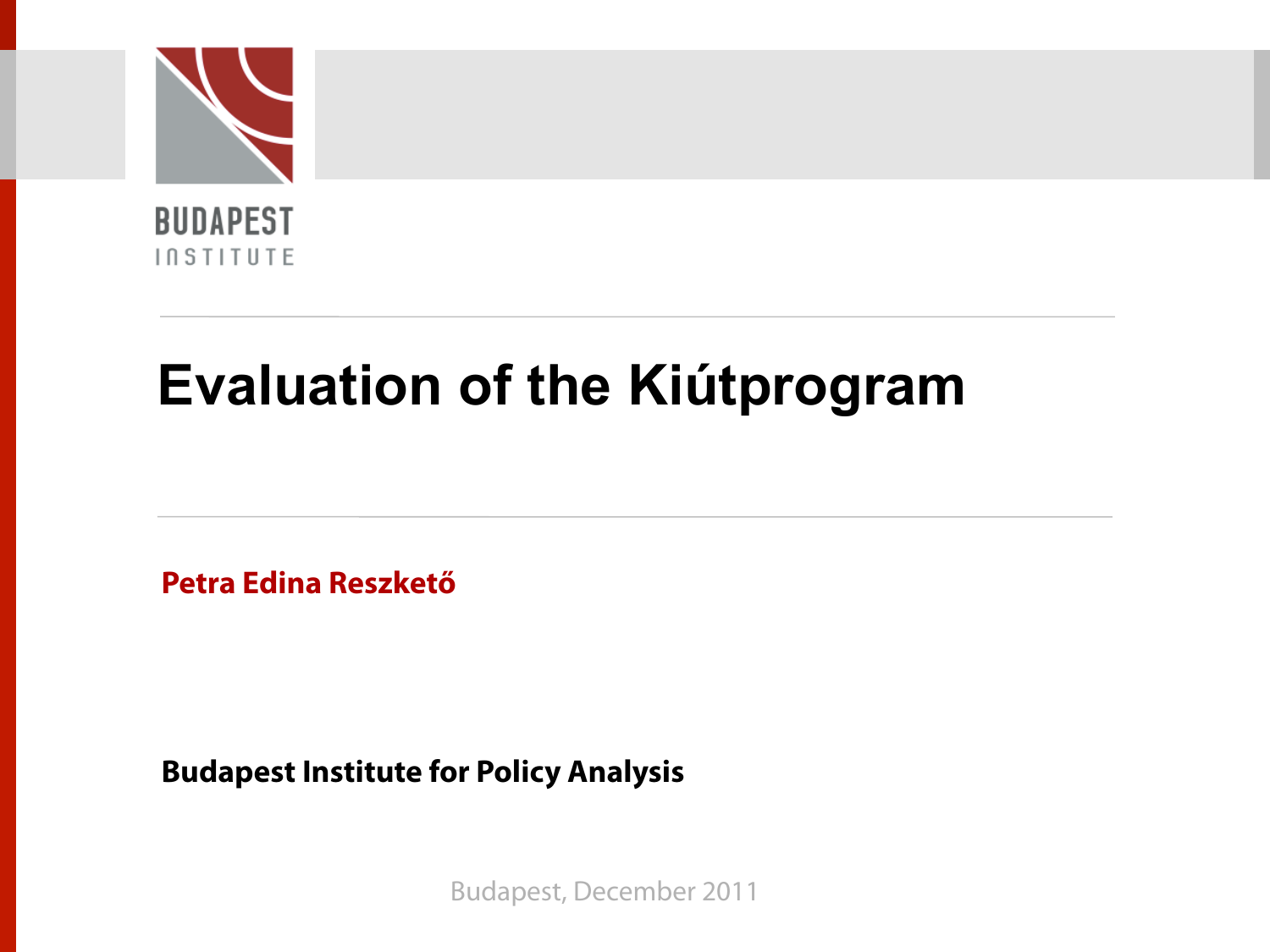### **Content**

### Stylised facts

- Relevance and consistency of the program
- Coherence of the program
- ❖ Strategic / policy recommendations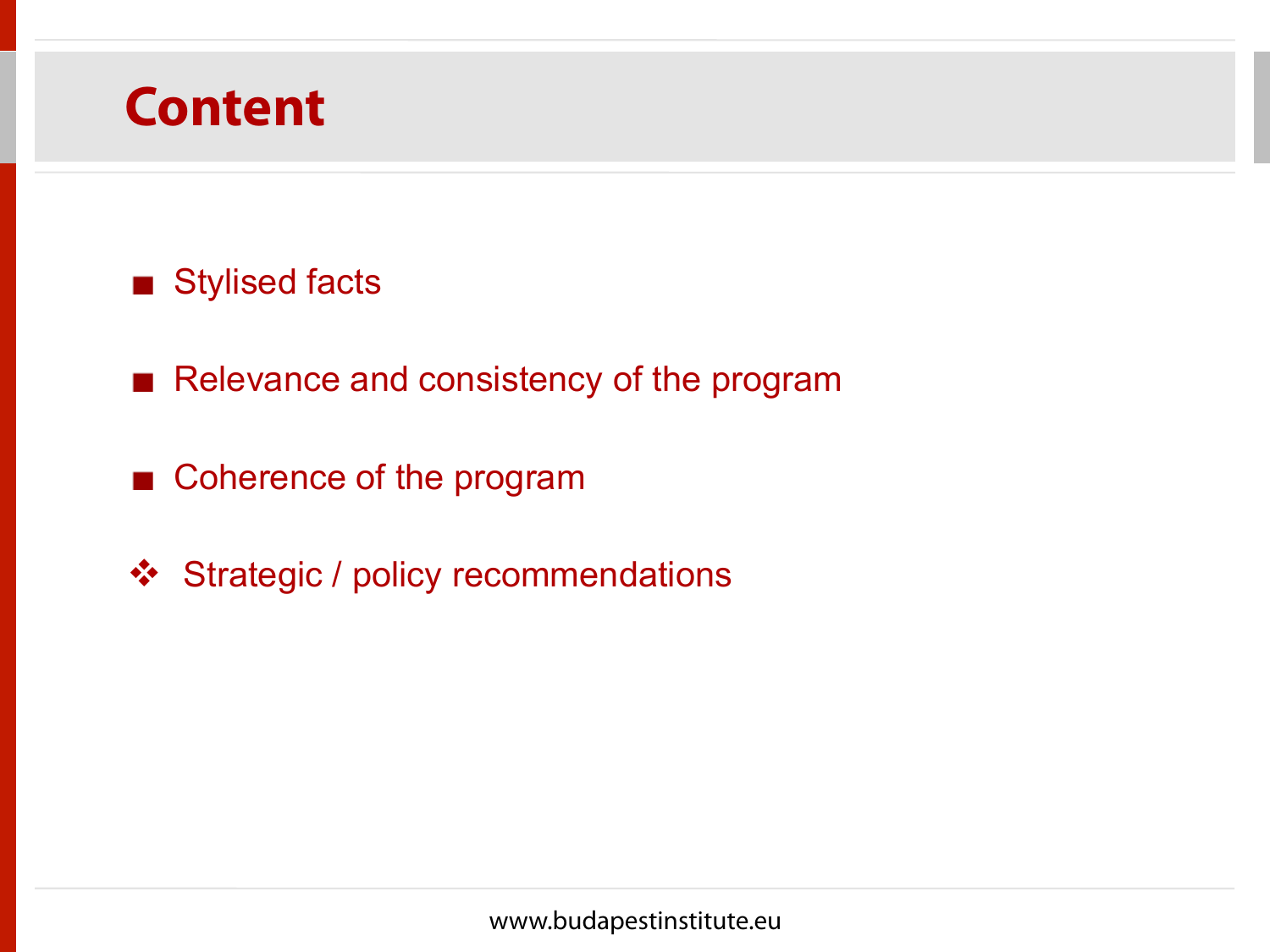## **Number of loan groups (25)**

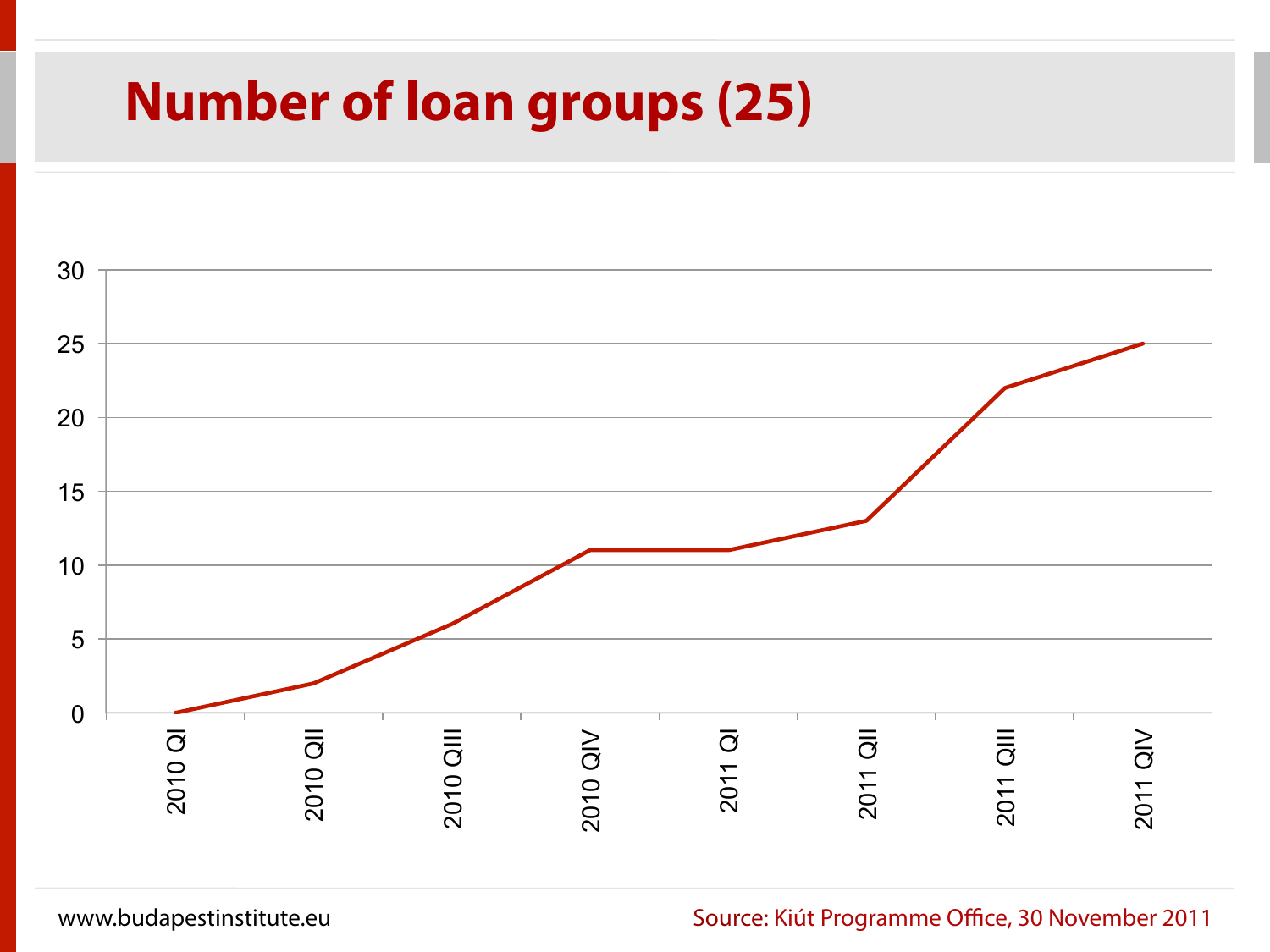## **Number of clients (127)**

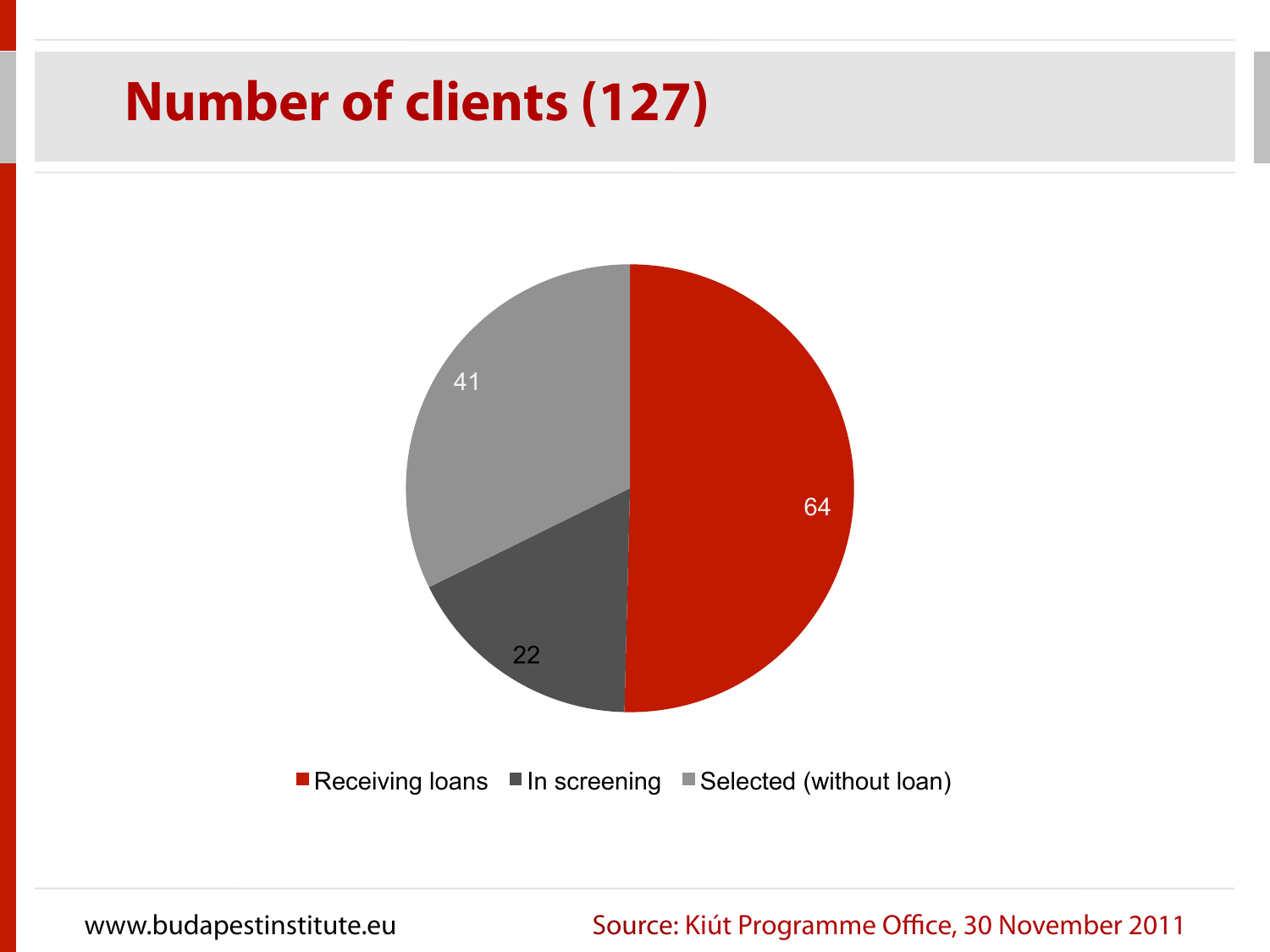## **Composition of clients with loans (64)**

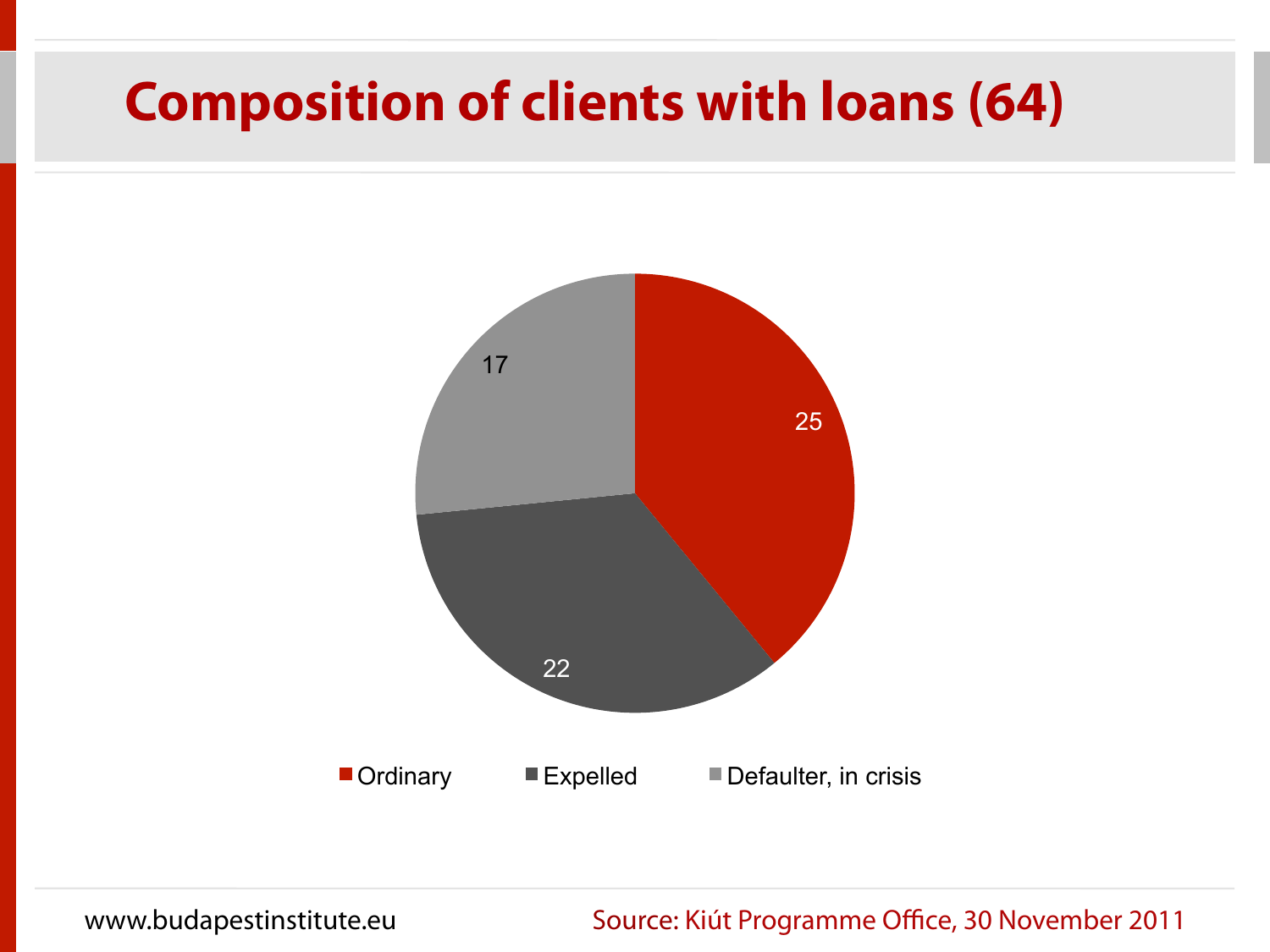## **Proportion of women (%)**

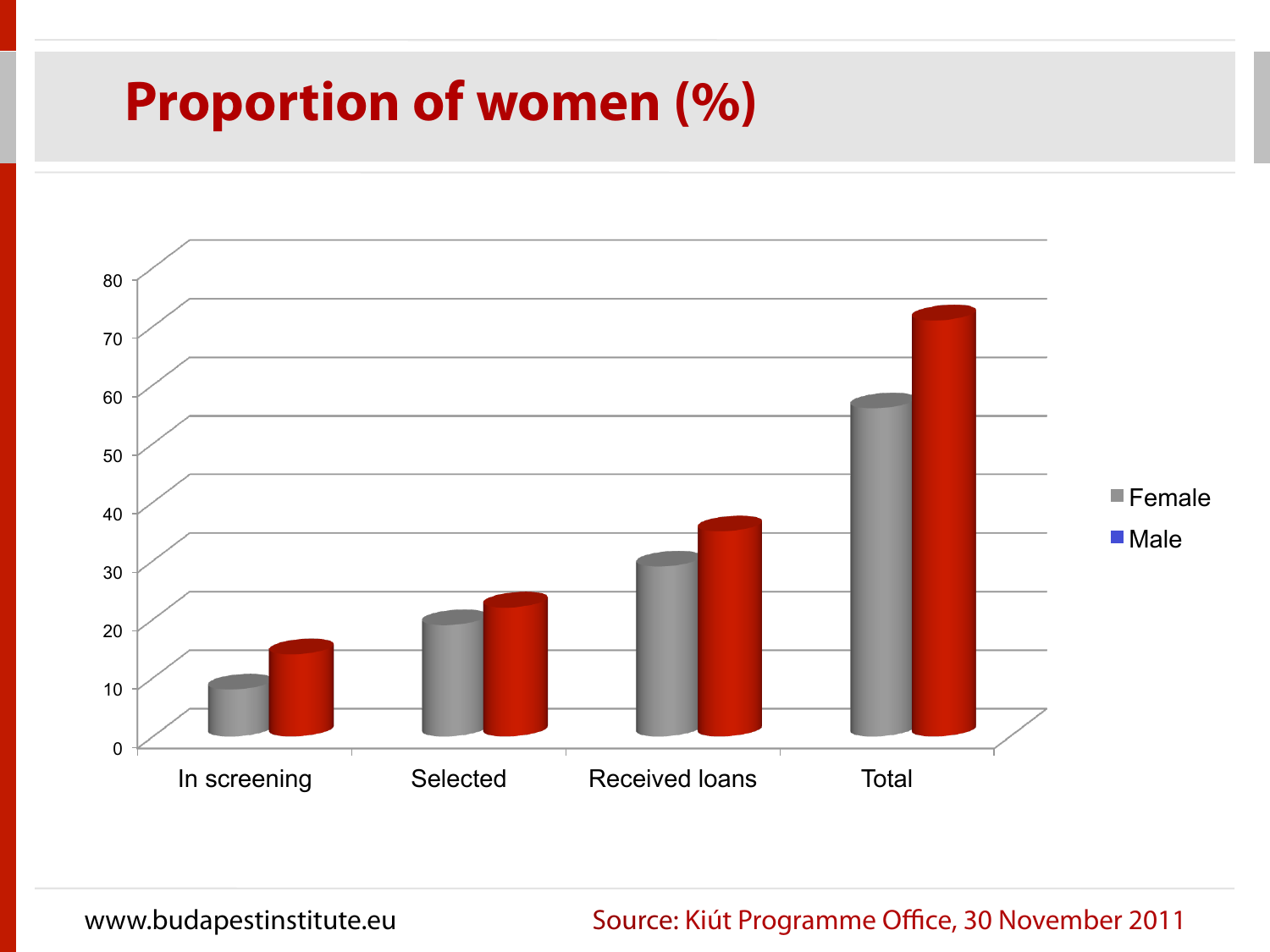# **Loans disbursed, defaults in payment (HUF)**

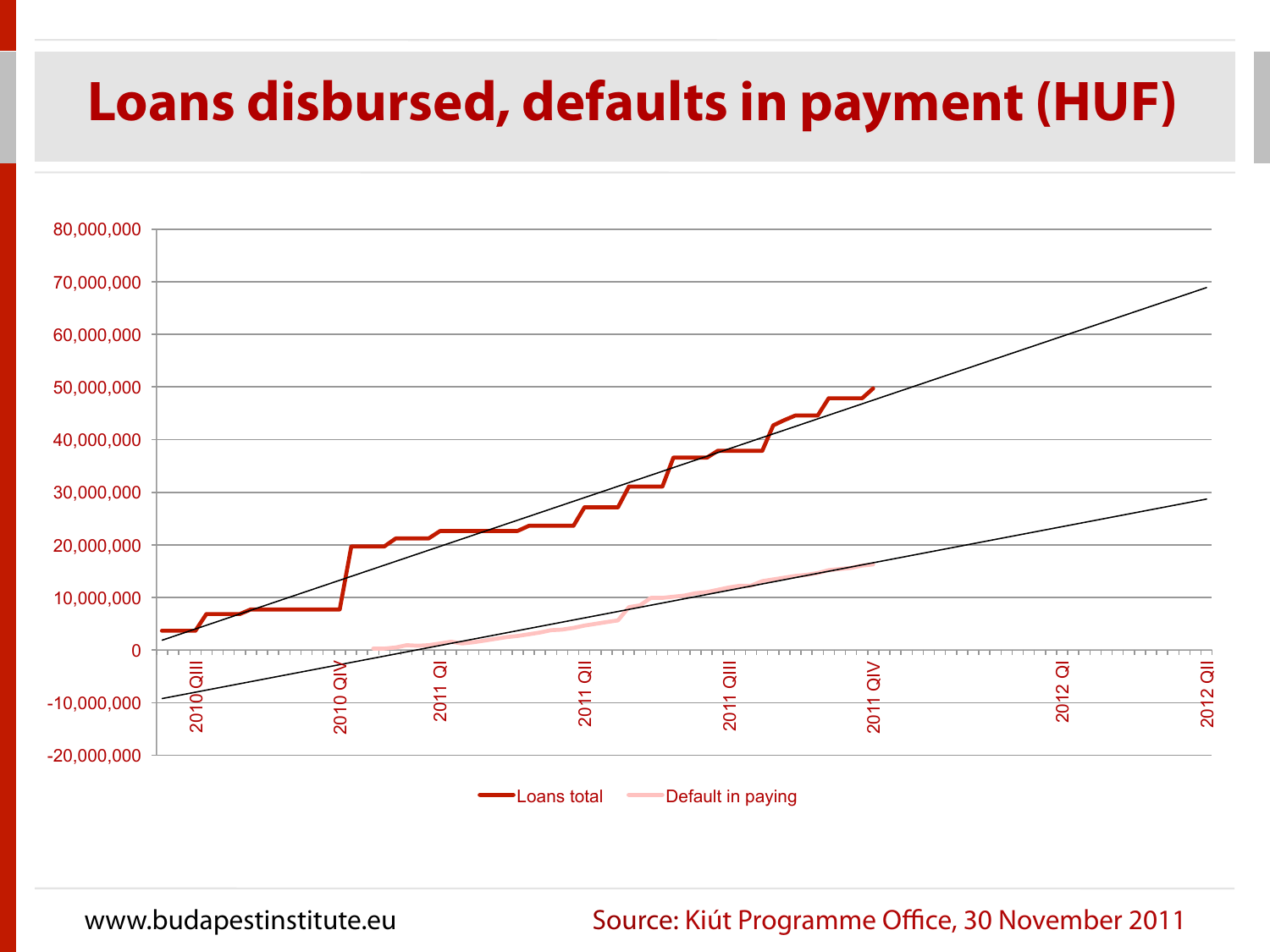# **Defaults in payment (HUF)**

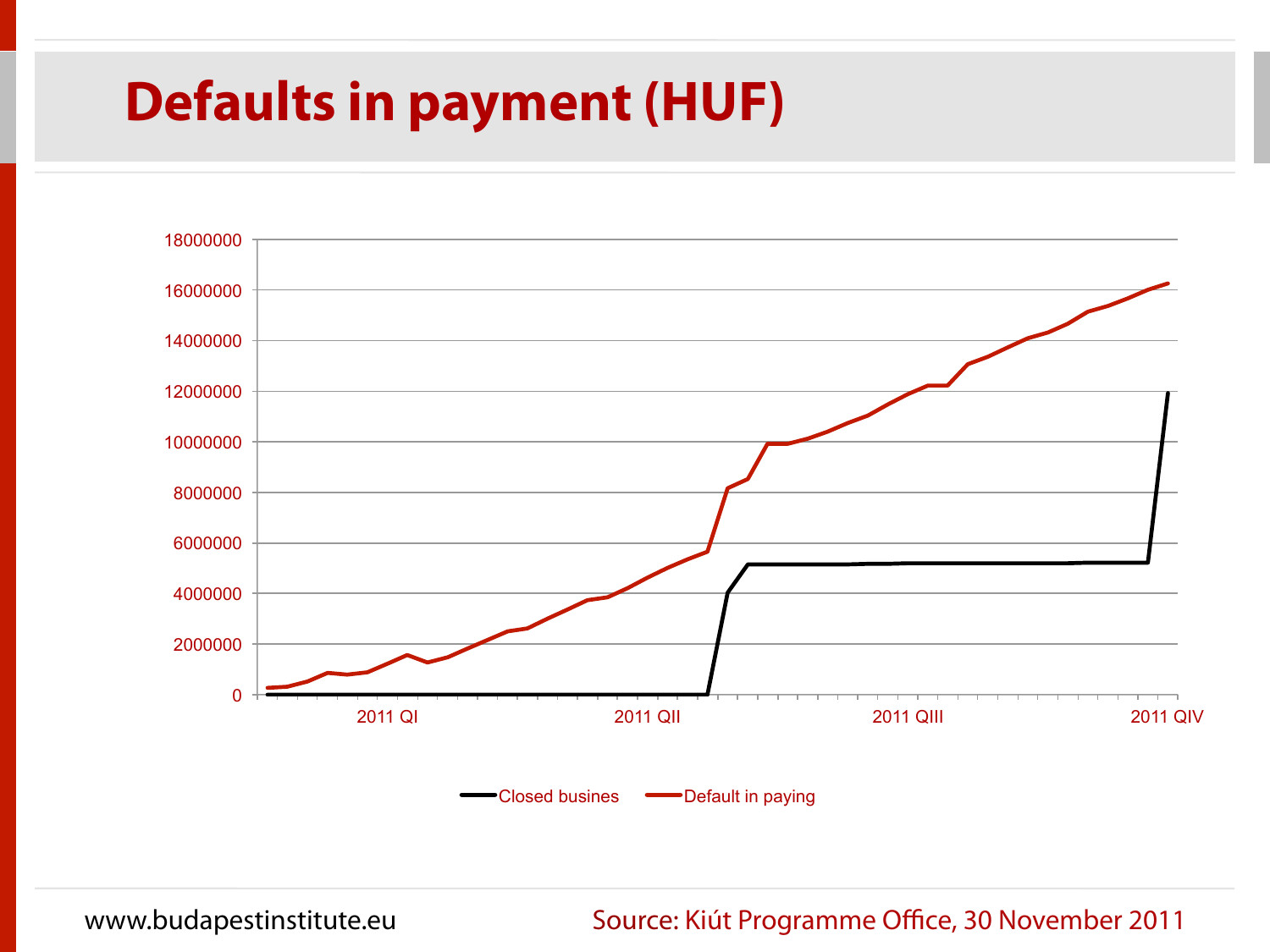# **Challenges, lessons**

Relevance and consistency

- Targeting (clients, locations, service package)
- Incentives (group moral, informal guarantees)

### External coherence

- Business environment (information gaps, administrative burden, discrimination)
- Public policy context taxation and social transfer system (effective disincentives, high opportunity costs)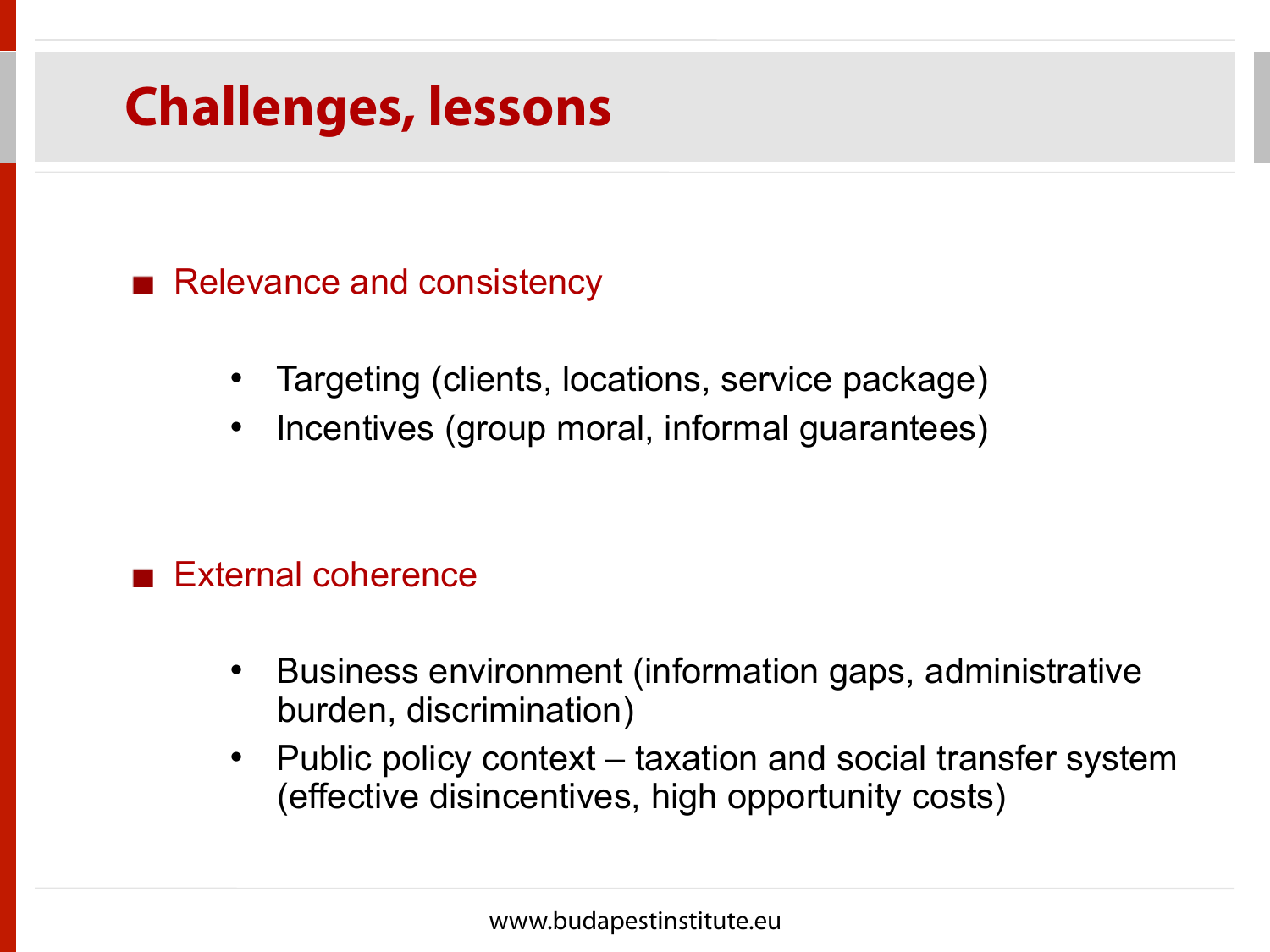# **Strategic / policy recommendations**

### Programme sponsors, managers

- Assessment of target groups' needs, diversifying the service package (incl loan product and support services)
- Ongoing training and information sharing even *post*  disbursement
- Foster mutual learning within groups / among field staff
- Reinforce group cohesion and peer pressure even *post*  disbursement (community work!)
- Insistent lobbying for more stable and relaxed business environment

### **Policy makers**

- Reduce administrative burden (geo-focused capacitybuilding of gov agencies)
- Relaxe financial framework regulation